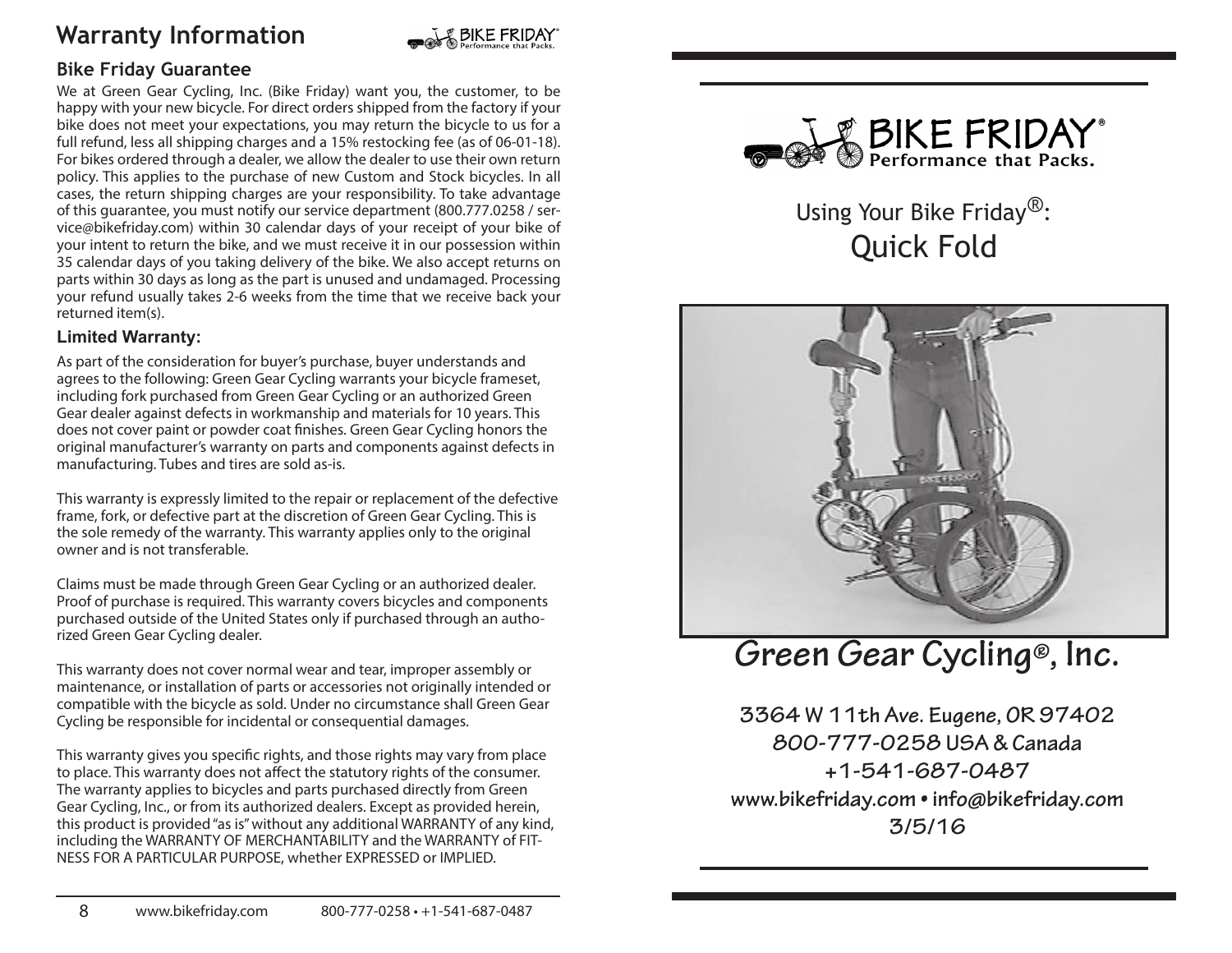

#### Congratulations!

You have just purchased the finest cycling accessories available today. Green Gear travel products have been carefully designed, constructed and refined for your personal travel needs. All of our goods are manufactured in our Eugene, Oregon factory by real cyclists who care about our products and our customers.

Please take your time reviewing this manual. You will find Green Gear Travel Systems to be simple and reliable for adventures the world over.

### If You Need Help . . .

If you need technical assistance with any Green Gear Cycling product or are unclear on the proper operation of your Bike Friday, please call us and a Service Technician will help you get back on the road. Our toll-free number in the US and Canada is 800-777-0258, international is +1-541-687-0487. Normal business hours are 8 a.m. to 5 p.m. Monday through Friday, and 9 a.m. to 4 p.m. Saturdays, Pacific Standard Time. You can also email service questions to service@bikefriday.com.

Because we understand the needs of world travelers, we offer 24-hour technical support in emergencies. If necessary, please call our regular number and our answering service can forward you a Service Technician on call.

#### Extra Accessories

We also sell an extensive (and growing!) line of bicycle and travel accessories. Whether you are riding the local back roads or venturing into foreign lands we have the gear you need. Call us for info on spare tires & tubes, replacement parts, fenders, racks, bags, or other items to complete your Travel System.

#### More Information

To check out our products, find other useful information, discover Bike Friday events and Yak with other Bike Friday owners on the bulletin board, go to our main web site at www.bikefriday.com. Or just call us at 800-777-0258.

Blue skies and happy trails from the gang at Bike Friday.

### ATip

Be sure to keep a light film of grease on any intersecting bike parts. This will help to prevent corrosion, facilitate disassembly, and reduce annoying noises. Areas include seat posts, saddle rails, handlebars, stems, seat masts and frame fork tips. Doing this a couple of times per year during routine maintenance should be enough. Wipe off any excess or visible grease.

Also be sure to lightly grease all bolt threads on your bicycle as you repair or upgrade components. Lubricating your bolts will allow you to adequately tighten the fasteners and keep them from seizing in the future.

### **Bicycles are a lot of fun, but they can also hurt if you don't ride carefully, so please always ride safe!**

- Always wear a helmet.
- Follow the rules of the road, and be courteous. (We all need to represent the best of cycling to the world.)
- Use front and rear lights after dark.
- Dress appropriately for the weather and the season.
- Always carry a spare tube, patch kit, pump and a tool kit.
- Keep your bicycle in good shape.
- Check your tire pressure before every ride.
- Make sure all quick releases are secure!
- Have your bicycle routinely serviced for trouble-free travels.

**BIKE FRIDA**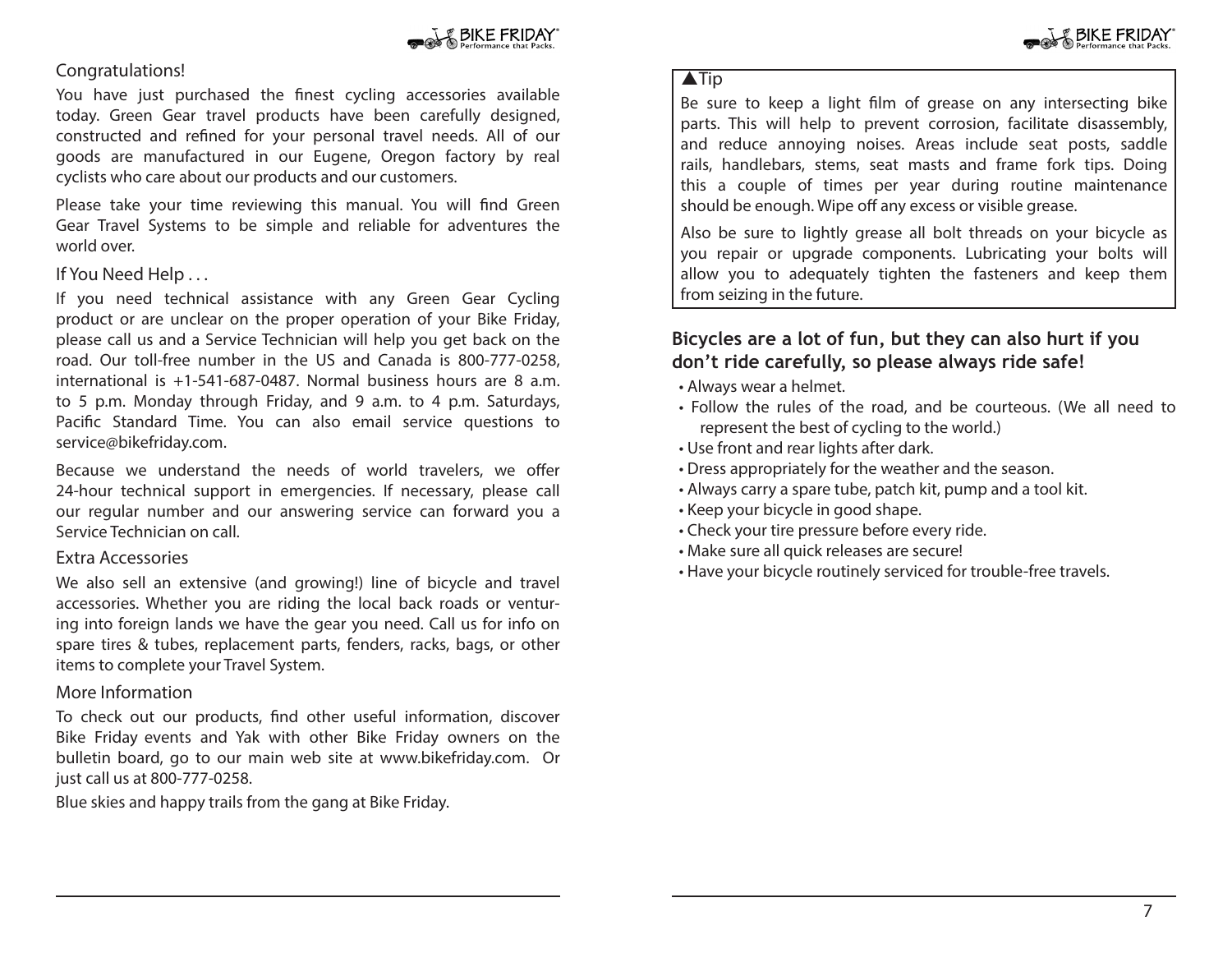# **Quick Fold**

## **10. Nest Handlebar**

Place the handlebar across the top of the mono-tube and seat mast, with the stem portion on the right side of the bike.





Fig. 10 Nest handlebar on frame.

# **BIKE FRIDAY**

1. Raise Kick Stand If your bike has a kickstand, raise it at this point.

Quick Fold



Fig. 1 Getting ready for the quick fold.

### 11. Strap Bike Together

Most Bike Fridays have a Velcro strap attached to the seat mast for use during the quick fold. Unwrap the strap and then thread it over the handlebar, around the mono-tube, through the rear wheel, and back up again to



the buckle. This will keep the Fig. 11 Seat mast strap.

bike from unfolding as you carry it. If you have a TravelBag, place the bike in it now and zip it shut.

### 12. Unfolding your Bike Friday

Unfolding your bike into riding condition is just the reverse of these steps. Before you ride your bike again, double-check to make certain that all of the quick releases are secure, and that the alignment pin in the stem is properly engaged to the fork.

If you are a bicycle commuter who frequently folds your bicycle, you might consider ordering a chain retainer. Sometimes when folding and unfolding your bicycle the chain can fall off of the front chain ring. The chain retainer attaches to your frame and serves as a chain catcher to keep the chain in place.

### 2. Shift Into Small Cog

This is best accomplished when you are still riding and coming to a stop, anticipating a quick fold. You will want the chain in the small cog in the rear. If you have a front derailleur with two or more chain rings in front, shift the chain into the small chain ring.



Fig. 2 Shift into small cog.

3. Set Crank Arms Level Turn your crank arms until the left crank arm is pointing forward and the cranks are level.



Fig. 3 Left crank arm pointing forward.